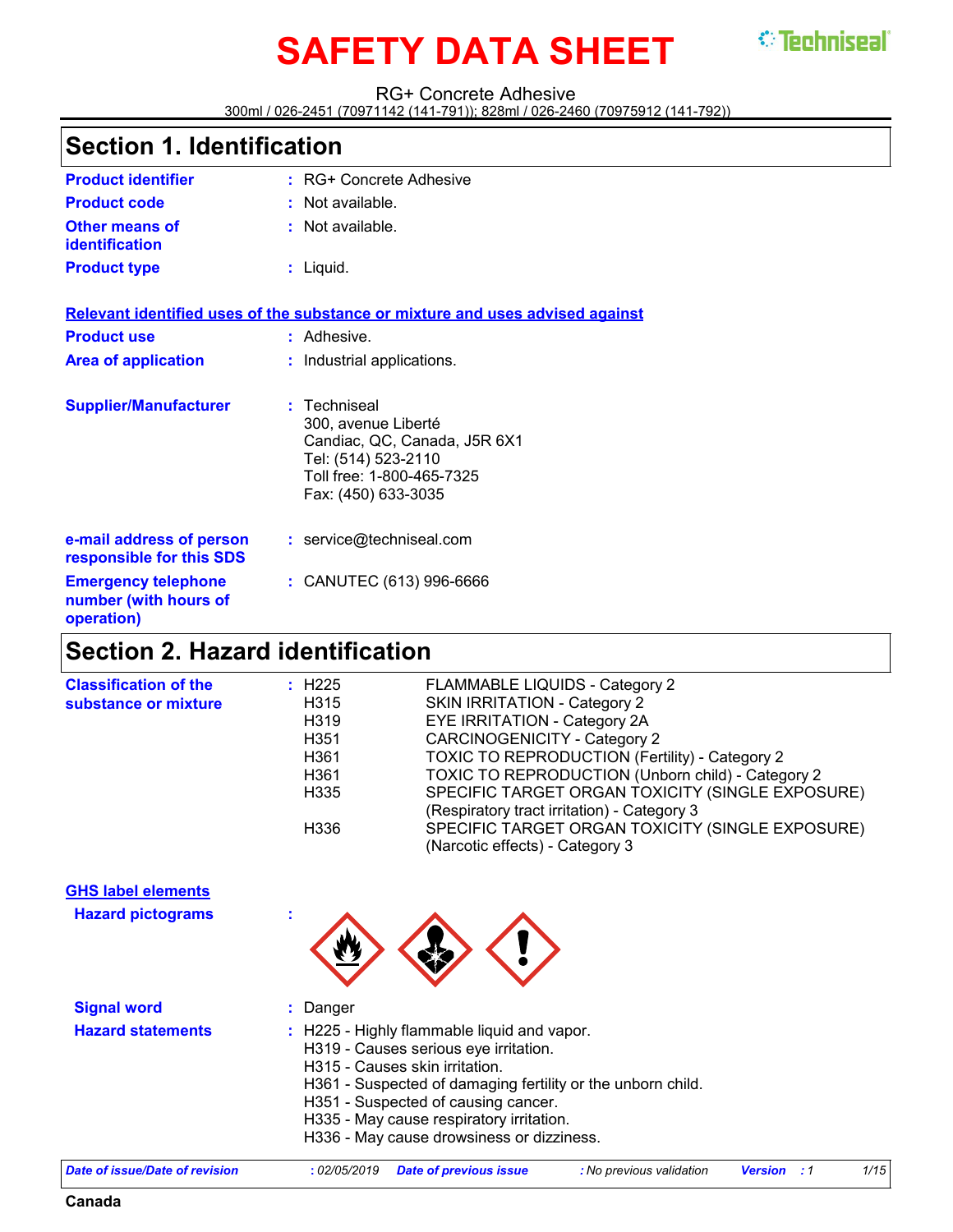### **Section 2. Hazard identification**

| <b>Precautionary statements</b>       |                                                                                                                                                                                                                                                                                                                                                                                                                                                                                                                                                                                                                                                                                                                                                                                                 |
|---------------------------------------|-------------------------------------------------------------------------------------------------------------------------------------------------------------------------------------------------------------------------------------------------------------------------------------------------------------------------------------------------------------------------------------------------------------------------------------------------------------------------------------------------------------------------------------------------------------------------------------------------------------------------------------------------------------------------------------------------------------------------------------------------------------------------------------------------|
| <b>Prevention</b>                     | : P201 - Obtain special instructions before use.<br>P202 - Do not handle until all safety precautions have been read and understood.<br>P280 - Wear protective gloves. Wear protective clothing. Wear eye or face<br>protection.<br>P210 - Keep away from heat, hot surfaces, sparks, open flames and other ignition<br>sources. No smoking.<br>P271 - Use only outdoors or in a well-ventilated area.<br>P261 - Avoid breathing vapor.<br>P264 - Wash hands thoroughly after handling.                                                                                                                                                                                                                                                                                                         |
| <b>Response</b>                       | : P308 + P313 - IF exposed or concerned: Get medical attention.<br>P304 + P340 + P312 - IF INHALED: Remove person to fresh air and keep<br>comfortable for breathing. Call a POISON CENTER or physician if you feel unwell.<br>P303 + P361 + P353 - IF ON SKIN (or hair): Take off immediately all contaminated<br>clothing. Rinse skin with water.<br>P302 + P352 + P362+P364 - IF ON SKIN: Wash with plenty of soap and water.<br>Take off contaminated clothing and wash it before reuse.<br>P332 + P313 - If skin irritation occurs: Get medical attention.<br>P305 + P351 + P338 - IF IN EYES: Rinse cautiously with water for several minutes.<br>Remove contact lenses, if present and easy to do. Continue rinsing.<br>P337 + P313 - If eye irritation persists: Get medical attention. |
| <b>Storage</b>                        | : P405 - Store locked up.                                                                                                                                                                                                                                                                                                                                                                                                                                                                                                                                                                                                                                                                                                                                                                       |
| <b>Disposal</b>                       | : P501 - Dispose of contents and container in accordance with all local, regional,<br>national and international regulations.                                                                                                                                                                                                                                                                                                                                                                                                                                                                                                                                                                                                                                                                   |
| <b>Supplemental label</b><br>elements | : Percentage of the mixture consisting of ingredient(s) of unknown acute oral toxicity:<br>50%<br>Percentage of the mixture consisting of ingredient(s) of unknown acute dermal<br>toxicity: 53%<br>Percentage of the mixture consisting of ingredient(s) of unknown acute inhalation<br>toxicity: 50%                                                                                                                                                                                                                                                                                                                                                                                                                                                                                          |

### **Section 3. Composition/information on ingredients**

| <b>Substance/mixture</b> | : Mixture        |
|--------------------------|------------------|
| <b>Other means of</b>    | : Not available. |
| identification           |                  |

| <b>Ingredient name</b>                                                              | $\%$ (w/w)                                                                 | <b>CAS number</b>                                   |
|-------------------------------------------------------------------------------------|----------------------------------------------------------------------------|-----------------------------------------------------|
| Low Voc premix<br>methyl acetate<br>n-hexane<br>vinyl acetate<br>vinyl neodecanoate | $30 - 60(1)$<br>$10 - 30(1)$<br>$1 - 5(1)$<br>$0.1 - 1(1)$<br>$0.1 - 1(1)$ | 79-20-9<br>$110 - 54 - 3$<br>108-05-4<br>51000-52-3 |

(1) The actual concentration or actual concentration range is withheld as a trade secret.

**There are no additional ingredients present which, within the current knowledge of the supplier and in the concentrations applicable, are classified as hazardous to health or the environment and hence require reporting in this section.**

**Occupational exposure limits, if available, are listed in Section 8.**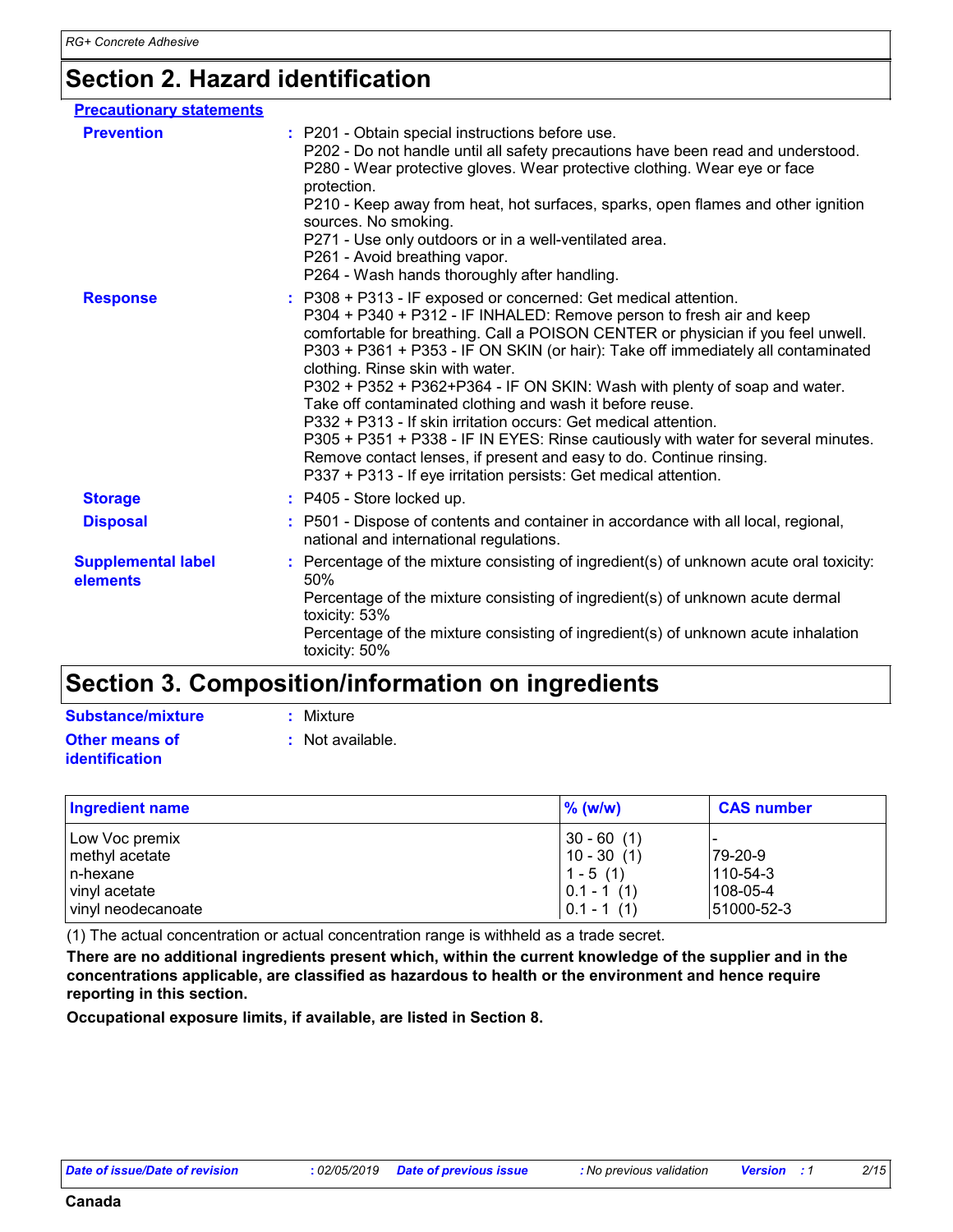### **Section 4. First-aid measures**

#### : Wash out mouth with water. Remove dentures if any. Remove victim to fresh air and keep at rest in a position comfortable for breathing. If material has been swallowed and the exposed person is conscious, give small quantities of water to drink. Stop if the exposed person feels sick as vomiting may be dangerous. Do not induce vomiting unless directed to do so by medical personnel. If vomiting occurs, the head should be kept low so that vomit does not enter the lungs. Get medical attention. If necessary, call a poison center or physician. Never give anything by mouth to an unconscious person. If unconscious, place in recovery position and get medical attention immediately. Maintain an open airway. Loosen tight clothing such as a collar, tie, belt or waistband. **:** Immediately flush eyes with plenty of water, occasionally lifting the upper and lower eyelids. Check for and remove any contact lenses. Continue to rinse for at least 10 minutes. Get medical attention. Flush contaminated skin with plenty of water. Remove contaminated clothing and **:** shoes. Continue to rinse for at least 10 minutes. Get medical attention. Wash clothing before reuse. Clean shoes thoroughly before reuse. Remove victim to fresh air and keep at rest in a position comfortable for breathing. **:** If it is suspected that fumes are still present, the rescuer should wear an appropriate mask or self-contained breathing apparatus. If not breathing, if breathing is irregular or if respiratory arrest occurs, provide artificial respiration or oxygen by trained personnel. It may be dangerous to the person providing aid to give mouth-to-mouth resuscitation. Get medical attention. If necessary, call a poison center or physician. If unconscious, place in recovery position and get medical attention immediately. Maintain an open airway. Loosen tight clothing such as a collar, tie, belt or waistband. **Eye contact Skin contact Inhalation Ingestion : Description of necessary first aid measures**

#### **Most important symptoms/effects, acute and delayed**

| <b>Potential acute health effects</b> |                                                                                                                                                                                                                                                                         |
|---------------------------------------|-------------------------------------------------------------------------------------------------------------------------------------------------------------------------------------------------------------------------------------------------------------------------|
| <b>Eye contact</b>                    | : Causes serious eye irritation.                                                                                                                                                                                                                                        |
| <b>Inhalation</b>                     | : Can cause central nervous system (CNS) depression. May cause drowsiness or<br>dizziness. May cause respiratory irritation.                                                                                                                                            |
| <b>Skin contact</b>                   | : Causes skin irritation.                                                                                                                                                                                                                                               |
| <b>Ingestion</b>                      | : Can cause central nervous system (CNS) depression.                                                                                                                                                                                                                    |
| <b>Over-exposure signs/symptoms</b>   |                                                                                                                                                                                                                                                                         |
| <b>Eye contact</b>                    | : Adverse symptoms may include the following:<br>pain or irritation<br>watering<br>redness                                                                                                                                                                              |
| <b>Inhalation</b>                     | : Adverse symptoms may include the following:<br>respiratory tract irritation<br>coughing<br>nausea or vomiting<br>headache<br>drowsiness/fatigue<br>dizziness/vertigo<br>unconsciousness<br>reduced fetal weight<br>increase in fetal deaths<br>skeletal malformations |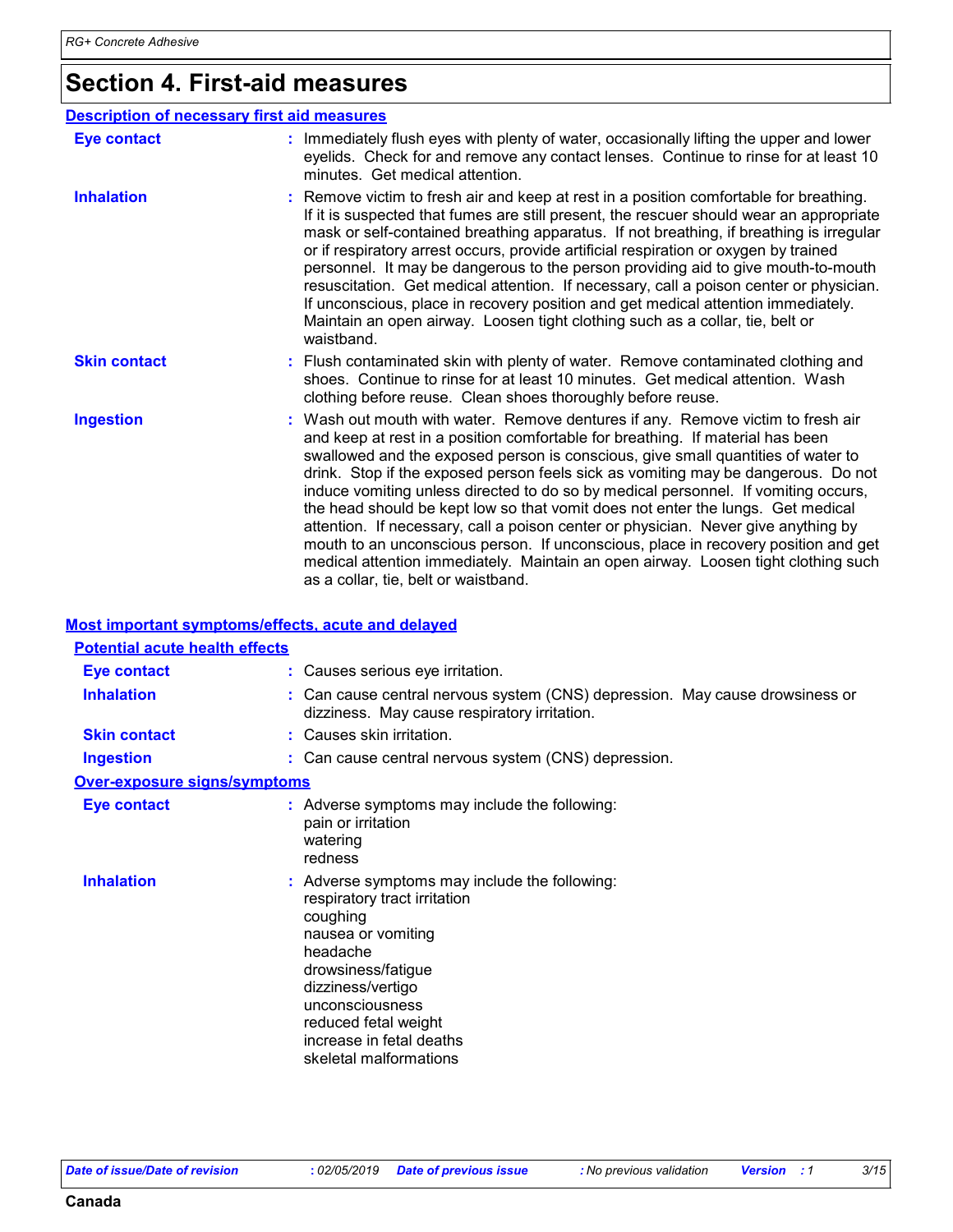### **Section 4. First-aid measures**

| <b>Skin contact</b>               | : Adverse symptoms may include the following:<br>irritation<br>redness<br>reduced fetal weight<br>increase in fetal deaths<br>skeletal malformations                                                                                                                                                                    |
|-----------------------------------|-------------------------------------------------------------------------------------------------------------------------------------------------------------------------------------------------------------------------------------------------------------------------------------------------------------------------|
| <b>Ingestion</b>                  | : Adverse symptoms may include the following:                                                                                                                                                                                                                                                                           |
|                                   | reduced fetal weight<br>increase in fetal deaths                                                                                                                                                                                                                                                                        |
|                                   | skeletal malformations                                                                                                                                                                                                                                                                                                  |
|                                   |                                                                                                                                                                                                                                                                                                                         |
|                                   | <b>Indication of immediate medical attention and special treatment needed, if necessary</b>                                                                                                                                                                                                                             |
| Notes to physician                | : Treat symptomatically. Contact poison treatment specialist immediately if large<br>quantities have been ingested or inhaled.                                                                                                                                                                                          |
| <b>Specific treatments</b>        | : No specific treatment.                                                                                                                                                                                                                                                                                                |
| <b>Protection of first-aiders</b> | : No action shall be taken involving any personal risk or without suitable training. If it<br>is suspected that fumes are still present, the rescuer should wear an appropriate<br>mask or self-contained breathing apparatus. It may be dangerous to the person<br>providing aid to give mouth-to-mouth resuscitation. |

**See toxicological information (Section 11)**

### **Section 5. Fire-fighting measures**

| <b>Extinguishing media</b>                               |                                                                                                                                                                                                                                                                                                                               |
|----------------------------------------------------------|-------------------------------------------------------------------------------------------------------------------------------------------------------------------------------------------------------------------------------------------------------------------------------------------------------------------------------|
| <b>Suitable extinguishing</b><br>media                   | : Use dry chemical, $CO2$ , water spray (fog) or foam.                                                                                                                                                                                                                                                                        |
| Unsuitable extinguishing<br>media                        | : Do not use water jet.                                                                                                                                                                                                                                                                                                       |
| <b>Specific hazards arising</b><br>from the chemical     | : Highly flammable liquid and vapor. Runoff to sewer may create fire or explosion<br>hazard. In a fire or if heated, a pressure increase will occur and the container may<br>burst, with the risk of a subsequent explosion.                                                                                                  |
| <b>Hazardous thermal</b><br>decomposition products       | : Decomposition products may include the following materials:<br>carbon dioxide<br>carbon monoxide                                                                                                                                                                                                                            |
| <b>Special protective actions</b><br>for fire-fighters   | : Promptly isolate the scene by removing all persons from the vicinity of the incident if<br>there is a fire. No action shall be taken involving any personal risk or without<br>suitable training. Move containers from fire area if this can be done without risk.<br>Use water spray to keep fire-exposed containers cool. |
| <b>Special protective</b><br>equipment for fire-fighters | : Fire-fighters should wear appropriate protective equipment and self-contained<br>breathing apparatus (SCBA) with a full face-piece operated in positive pressure<br>mode.                                                                                                                                                   |

### **Section 6. Accidental release measures**

#### **Personal precautions, protective equipment and emergency procedures**

| For non-emergency | : No action shall be taken involving any personal risk or without suitable training.                                                                                                                                                                                                                                                                                                                    |
|-------------------|---------------------------------------------------------------------------------------------------------------------------------------------------------------------------------------------------------------------------------------------------------------------------------------------------------------------------------------------------------------------------------------------------------|
| personnel         | Evacuate surrounding areas. Keep unnecessary and unprotected personnel from<br>entering. Do not touch or walk through spilled material. Shut off all ignition sources.<br>No flares, smoking or flames in hazard area. Avoid breathing vapor or mist.<br>Provide adequate ventilation. Wear appropriate respirator when ventilation is<br>inadequate. Put on appropriate personal protective equipment. |
|                   |                                                                                                                                                                                                                                                                                                                                                                                                         |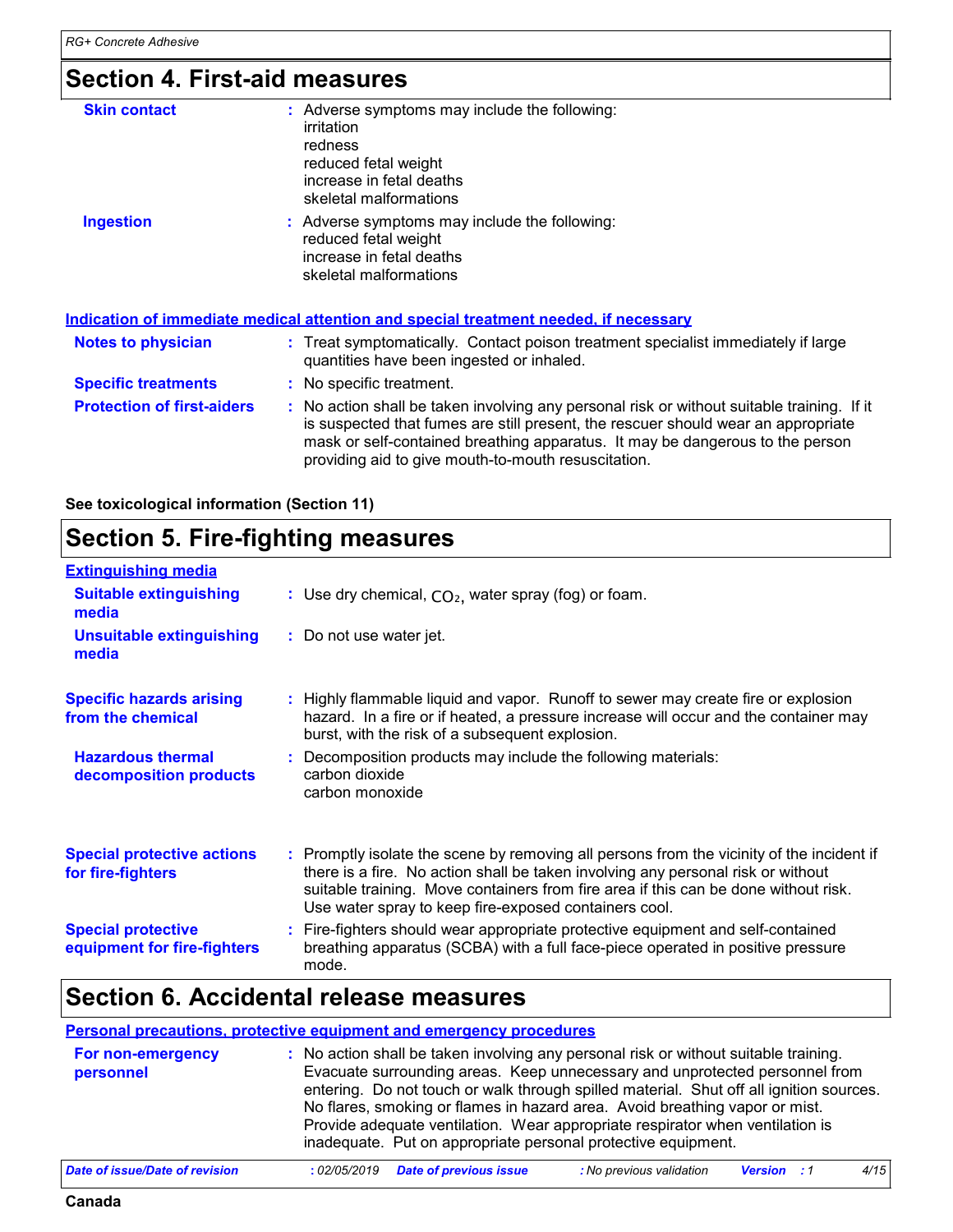### **Section 6. Accidental release measures**

| For emergency responders                                     | If specialized clothing is required to deal with the spillage, take note of any<br>information in Section 8 on suitable and unsuitable materials. See also the<br>information in "For non-emergency personnel".                                                                                                                                                                                                                                                                                                                                                                                                                                                                                                                                                       |
|--------------------------------------------------------------|-----------------------------------------------------------------------------------------------------------------------------------------------------------------------------------------------------------------------------------------------------------------------------------------------------------------------------------------------------------------------------------------------------------------------------------------------------------------------------------------------------------------------------------------------------------------------------------------------------------------------------------------------------------------------------------------------------------------------------------------------------------------------|
| <b>Environmental precautions</b>                             | : Avoid dispersal of spilled material and runoff and contact with soil, waterways,<br>drains and sewers. Inform the relevant authorities if the product has caused<br>environmental pollution (sewers, waterways, soil or air).                                                                                                                                                                                                                                                                                                                                                                                                                                                                                                                                       |
| <b>Methods and materials for containment and cleaning up</b> |                                                                                                                                                                                                                                                                                                                                                                                                                                                                                                                                                                                                                                                                                                                                                                       |
| <b>Small spill</b>                                           | : Stop leak if without risk. Move containers from spill area. Use spark-proof tools and<br>explosion-proof equipment. Dilute with water and mop up if water-soluble.<br>Alternatively, or if water-insoluble, absorb with an inert dry material and place in an<br>appropriate waste disposal container. Dispose of via a licensed waste disposal<br>contractor.                                                                                                                                                                                                                                                                                                                                                                                                      |
| <b>Large spill</b>                                           | : Stop leak if without risk. Move containers from spill area. Use spark-proof tools and<br>explosion-proof equipment. Approach release from upwind. Prevent entry into<br>sewers, water courses, basements or confined areas. Wash spillages into an<br>effluent treatment plant or proceed as follows. Contain and collect spillage with non-<br>combustible, absorbent material e.g. sand, earth, vermiculite or diatomaceous earth<br>and place in container for disposal according to local regulations (see Section 13).<br>Dispose of via a licensed waste disposal contractor. Contaminated absorbent<br>material may pose the same hazard as the spilled product. Note: see Section 1 for<br>emergency contact information and Section 13 for waste disposal. |

### **Section 7. Handling and storage**

#### **Precautions for safe handling**

| <b>Protective measures</b>                                                       | : Put on appropriate personal protective equipment (see Section 8). Avoid exposure -<br>obtain special instructions before use. Avoid exposure during pregnancy. Do not<br>handle until all safety precautions have been read and understood. Do not get in<br>eyes or on skin or clothing. Do not ingest. Avoid breathing vapor or mist. Use only<br>with adequate ventilation. Wear appropriate respirator when ventilation is<br>inadequate. Do not enter storage areas and confined spaces unless adequately<br>ventilated. Keep in the original container or an approved alternative made from a<br>compatible material, kept tightly closed when not in use. Store and use away from<br>heat, sparks, open flame or any other ignition source. Use explosion-proof electrical<br>(ventilating, lighting and material handling) equipment. Use only non-sparking tools.<br>Take precautionary measures against electrostatic discharges. Empty containers<br>retain product residue and can be hazardous. Do not reuse container. |
|----------------------------------------------------------------------------------|----------------------------------------------------------------------------------------------------------------------------------------------------------------------------------------------------------------------------------------------------------------------------------------------------------------------------------------------------------------------------------------------------------------------------------------------------------------------------------------------------------------------------------------------------------------------------------------------------------------------------------------------------------------------------------------------------------------------------------------------------------------------------------------------------------------------------------------------------------------------------------------------------------------------------------------------------------------------------------------------------------------------------------------|
| <b>Advice on general</b><br>occupational hygiene                                 | : Eating, drinking and smoking should be prohibited in areas where this material is<br>handled, stored and processed. Workers should wash hands and face before<br>eating, drinking and smoking. Remove contaminated clothing and protective<br>equipment before entering eating areas. See also Section 8 for additional<br>information on hygiene measures.                                                                                                                                                                                                                                                                                                                                                                                                                                                                                                                                                                                                                                                                          |
| <b>Conditions for safe storage,</b><br>including any<br><b>incompatibilities</b> | Store in accordance with local regulations. Store in a segregated and approved<br>area. Store in original container protected from direct sunlight in a dry, cool and well-<br>ventilated area, away from incompatible materials (see Section 10) and food and<br>drink. Store locked up. Eliminate all ignition sources. Separate from oxidizing<br>materials. Keep container tightly closed and sealed until ready for use. Containers<br>that have been opened must be carefully resealed and kept upright to prevent<br>leakage. Do not store in unlabeled containers. Use appropriate containment to<br>avoid environmental contamination. See Section 10 for incompatible materials<br>before handling or use.                                                                                                                                                                                                                                                                                                                   |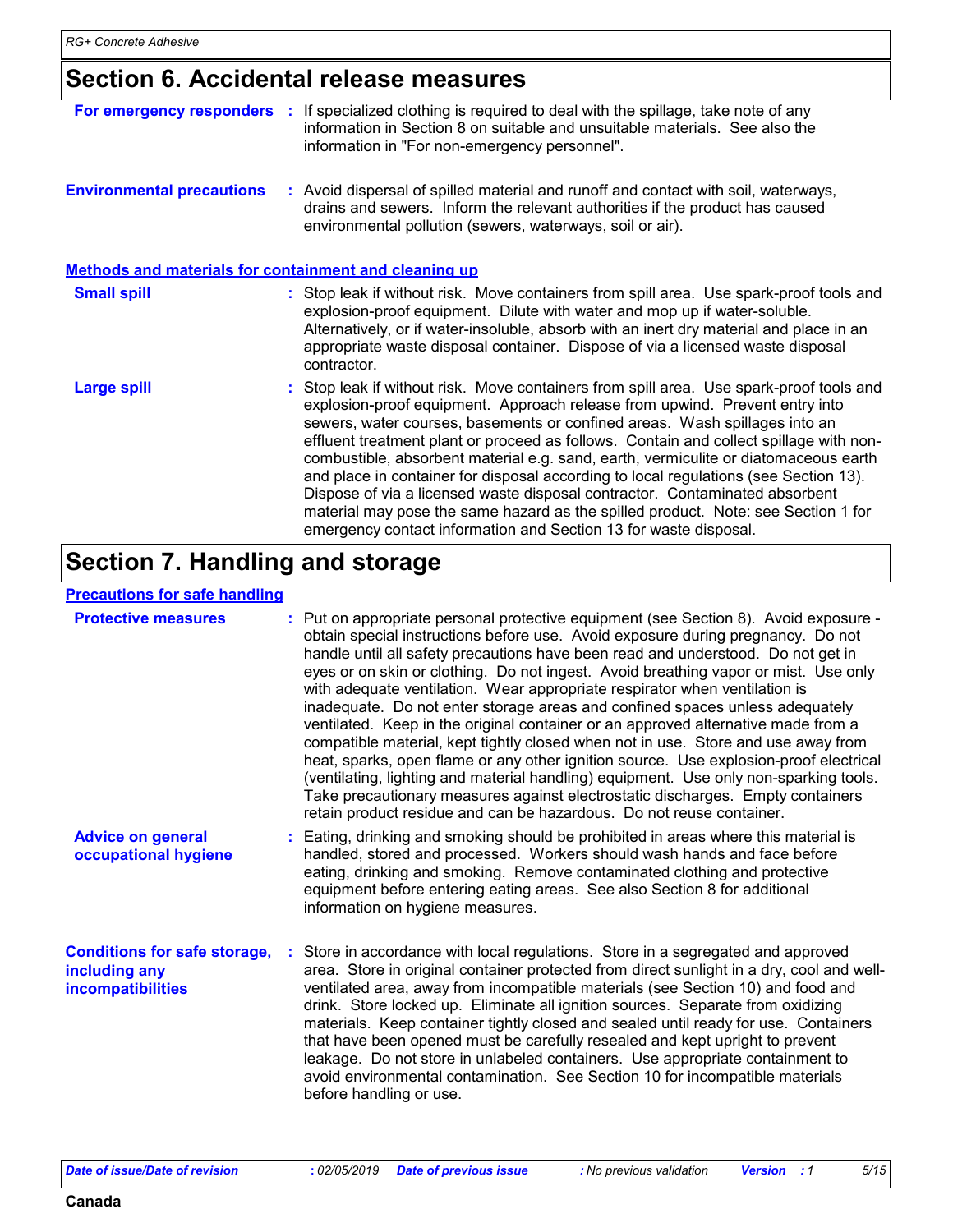### **Section 8. Exposure controls/personal protection**

#### **Control parameters**

#### **Occupational exposure limits**

| <b>Ingredient name</b> | <b>Exposure limits</b>                                                                                                                                                                                                                                                                                                                                                                                                                                                                                                                                                                                                                                                                                                             |
|------------------------|------------------------------------------------------------------------------------------------------------------------------------------------------------------------------------------------------------------------------------------------------------------------------------------------------------------------------------------------------------------------------------------------------------------------------------------------------------------------------------------------------------------------------------------------------------------------------------------------------------------------------------------------------------------------------------------------------------------------------------|
| methyl acetate         | CA Alberta Provincial (Canada, 6/2018).<br>8 hrs OEL: 606 mg/m <sup>3</sup> 8 hours.<br>15 min OEL: 757 mg/m <sup>3</sup> 15 minutes.<br>15 min OEL: 250 ppm 15 minutes.<br>8 hrs OEL: 200 ppm 8 hours.<br><b>CA British Columbia Provincial (Canada,</b><br>7/2018).<br>TWA: 200 ppm 8 hours.<br>STEL: 250 ppm 15 minutes.<br>CA Ontario Provincial (Canada, 1/2018).<br>TWA: 200 ppm 8 hours.<br>STEL: 250 ppm 15 minutes.<br>CA Quebec Provincial (Canada, 1/2014).<br>TWAEV: 200 ppm 8 hours.<br>TWAEV: 606 mg/m <sup>3</sup> 8 hours.<br>STEV: 250 ppm 15 minutes.<br>STEV: 757 mg/m <sup>3</sup> 15 minutes.<br><b>CA Saskatchewan Provincial (Canada,</b><br>7/2013).<br>STEL: 250 ppm 15 minutes.<br>TWA: 200 ppm 8 hours. |
| n-hexane               | CA Alberta Provincial (Canada, 6/2018).<br>Absorbed through skin.<br>8 hrs OEL: 50 ppm 8 hours.<br>8 hrs OEL: 176 mg/m <sup>3</sup> 8 hours.<br><b>CA British Columbia Provincial (Canada,</b><br>7/2018). Absorbed through skin.<br>TWA: 20 ppm 8 hours.<br>CA Ontario Provincial (Canada, 1/2018).<br>Absorbed through skin.<br>TWA: 50 ppm 8 hours.<br>CA Quebec Provincial (Canada, 1/2014).<br>Absorbed through skin.<br>TWAEV: 50 ppm 8 hours.<br>TWAEV: 176 mg/m <sup>3</sup> 8 hours.<br><b>CA Saskatchewan Provincial (Canada,</b><br>7/2013). Absorbed through skin.<br>STEL: 62.5 ppm 15 minutes.<br>TWA: 50 ppm 8 hours.                                                                                               |
| vinyl acetate          | CA Alberta Provincial (Canada, 6/2018).<br>15 min OEL: 53 mg/m <sup>3</sup> 15 minutes.<br>15 min OEL: 15 ppm 15 minutes.<br>8 hrs OEL: 35 mg/m <sup>3</sup> 8 hours.<br>8 hrs OEL: 10 ppm 8 hours.<br><b>CA British Columbia Provincial (Canada,</b><br>7/2018).<br>TWA: 10 ppm 8 hours.<br>STEL: 15 ppm 15 minutes.<br>CA Ontario Provincial (Canada, 1/2018).<br>TWA: 10 ppm 8 hours.<br>STEL: 15 ppm 15 minutes.<br>CA Quebec Provincial (Canada, 1/2014).                                                                                                                                                                                                                                                                     |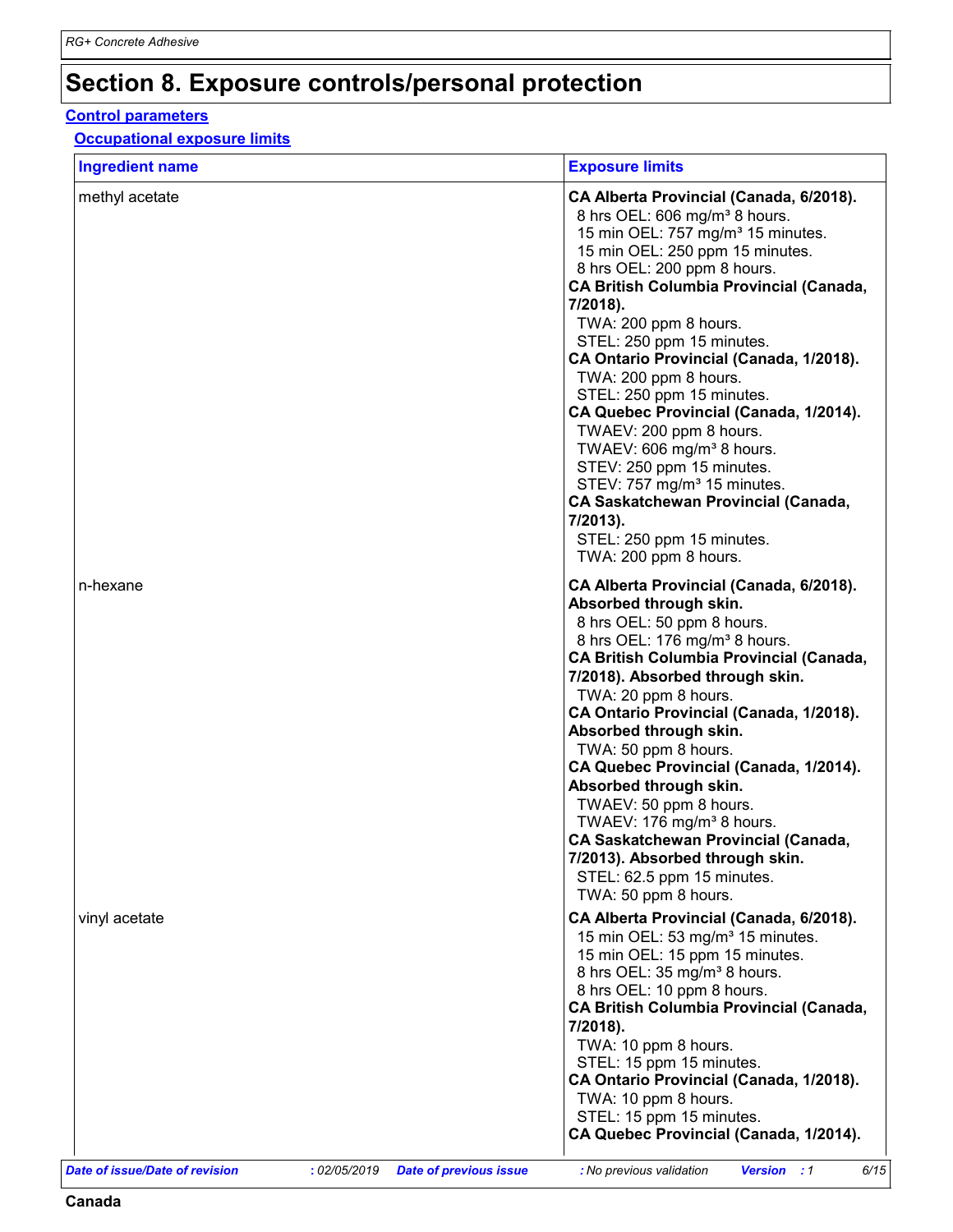### **Section 8. Exposure controls/personal protection**

|                                                   | TWAEV: 10 ppm 8 hours.<br>TWAEV: 35 mg/m <sup>3</sup> 8 hours.<br>STEV: 15 ppm 15 minutes.<br>STEV: 53 mg/m <sup>3</sup> 15 minutes.<br><b>CA Saskatchewan Provincial (Canada,</b><br>7/2013).<br>STEL: 15 ppm 15 minutes.<br>TWA: 10 ppm 8 hours.                                                                                                                                                                                                                                                                                                                                                                        |  |  |
|---------------------------------------------------|---------------------------------------------------------------------------------------------------------------------------------------------------------------------------------------------------------------------------------------------------------------------------------------------------------------------------------------------------------------------------------------------------------------------------------------------------------------------------------------------------------------------------------------------------------------------------------------------------------------------------|--|--|
| <b>Appropriate engineering</b><br><b>controls</b> | : Use only with adequate ventilation. Use process enclosures, local exhaust<br>ventilation or other engineering controls to keep worker exposure to airborne<br>contaminants below any recommended or statutory limits. The engineering controls<br>also need to keep gas, vapor or dust concentrations below any lower explosive<br>limits. Use explosion-proof ventilation equipment.                                                                                                                                                                                                                                   |  |  |
| <b>Environmental exposure</b><br><b>controls</b>  | Emissions from ventilation or work process equipment should be checked to ensure<br>they comply with the requirements of environmental protection legislation. In some<br>cases, fume scrubbers, filters or engineering modifications to the process<br>equipment will be necessary to reduce emissions to acceptable levels.                                                                                                                                                                                                                                                                                             |  |  |
| <b>Individual protection measures</b>             |                                                                                                                                                                                                                                                                                                                                                                                                                                                                                                                                                                                                                           |  |  |
| <b>Hygiene measures</b>                           | : Wash hands, forearms and face thoroughly after handling chemical products, before<br>eating, smoking and using the lavatory and at the end of the working period.<br>Appropriate techniques should be used to remove potentially contaminated clothing.<br>Wash contaminated clothing before reusing. Ensure that eyewash stations and<br>safety showers are close to the workstation location.                                                                                                                                                                                                                         |  |  |
| <b>Eye/face protection</b>                        | Safety eyewear complying with an approved standard should be used when a risk<br>assessment indicates this is necessary to avoid exposure to liquid splashes, mists,<br>gases or dusts. If contact is possible, the following protection should be worn,<br>unless the assessment indicates a higher degree of protection: chemical splash<br>goggles.                                                                                                                                                                                                                                                                    |  |  |
| <b>Skin protection</b>                            |                                                                                                                                                                                                                                                                                                                                                                                                                                                                                                                                                                                                                           |  |  |
| <b>Hand protection</b>                            | : Chemical-resistant, impervious gloves complying with an approved standard should<br>be worn at all times when handling chemical products if a risk assessment indicates<br>this is necessary. Considering the parameters specified by the glove manufacturer,<br>check during use that the gloves are still retaining their protective properties. It<br>should be noted that the time to breakthrough for any glove material may be<br>different for different glove manufacturers. In the case of mixtures, consisting of<br>several substances, the protection time of the gloves cannot be accurately<br>estimated. |  |  |
| <b>Body protection</b>                            | : Personal protective equipment for the body should be selected based on the task<br>being performed and the risks involved and should be approved by a specialist<br>before handling this product. When there is a risk of ignition from static electricity,<br>wear anti-static protective clothing. For the greatest protection from static<br>discharges, clothing should include anti-static overalls, boots and gloves.                                                                                                                                                                                             |  |  |
| <b>Other skin protection</b>                      | : Appropriate footwear and any additional skin protection measures should be<br>selected based on the task being performed and the risks involved and should be<br>approved by a specialist before handling this product.                                                                                                                                                                                                                                                                                                                                                                                                 |  |  |
| <b>Respiratory protection</b>                     | : Based on the hazard and potential for exposure, select a respirator that meets the<br>appropriate standard or certification. Respirators must be used according to a<br>respiratory protection program to ensure proper fitting, training, and other important<br>aspects of use.                                                                                                                                                                                                                                                                                                                                       |  |  |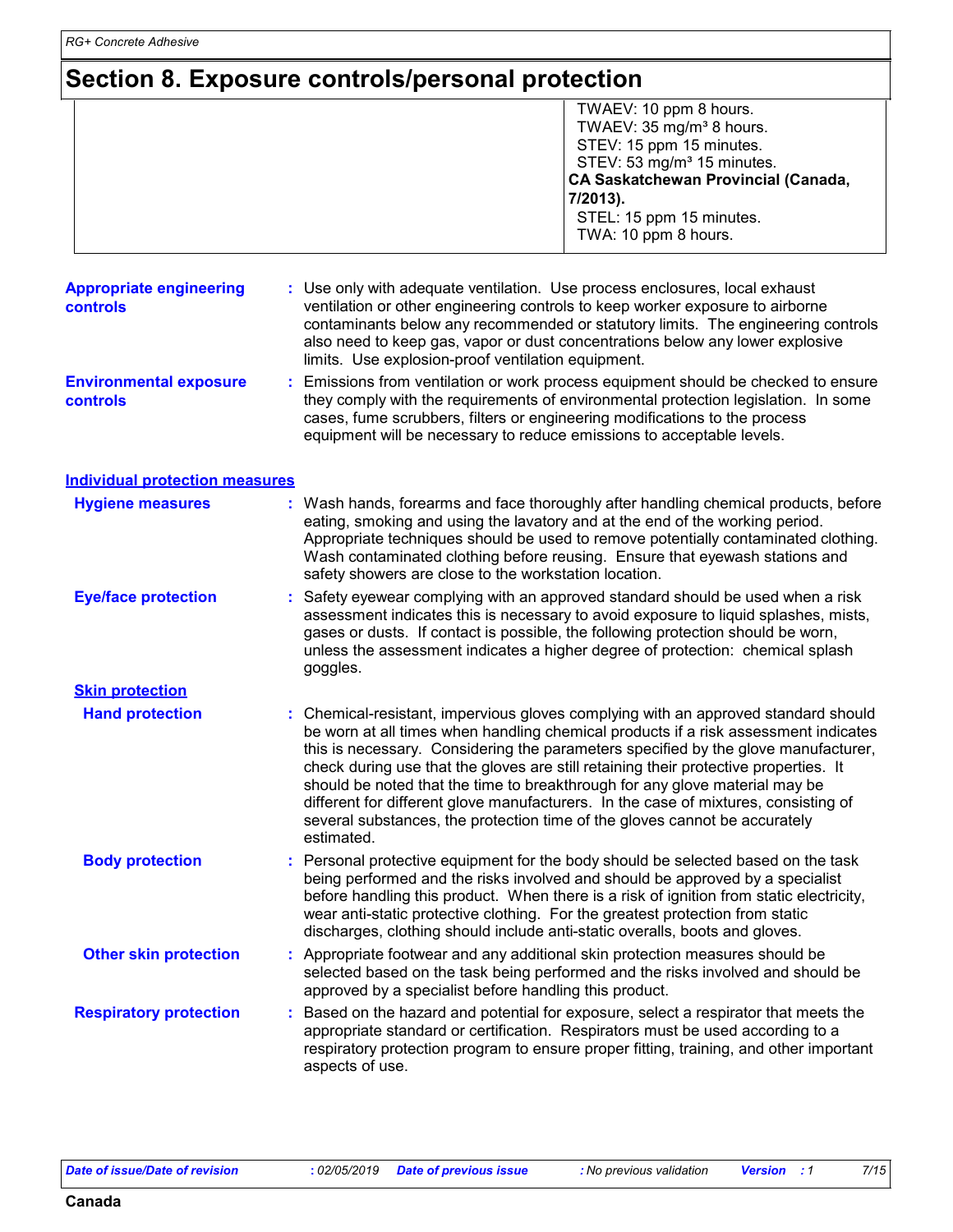### **Section 9. Physical and chemical properties**

| <b>Appearance</b>                                 |                |                                                                 |
|---------------------------------------------------|----------------|-----------------------------------------------------------------|
| <b>Physical state</b>                             |                | : Liquid. [Paste.]                                              |
| Color                                             |                | Beige.                                                          |
| Odor                                              |                | Solvent. [Strong]                                               |
| <b>Odor threshold</b>                             | $\blacksquare$ | Not available.                                                  |
| рH                                                |                | Not available.                                                  |
| <b>Melting point</b>                              |                | Not available.                                                  |
| <b>Boiling point</b>                              |                | : $54.44^{\circ}$ C (130 $^{\circ}$ F)                          |
| <b>Flash point</b>                                |                | : Closed cup: -13°C (8.6°F) [Setaflash.]                        |
| <b>Evaporation rate</b>                           |                | $:$ >1 (butyl acetate = 1)                                      |
| <b>Flammability (solid, gas)</b>                  |                | : Not applicable.                                               |
| Lower and upper explosive<br>(flammable) limits   |                | : Not available.                                                |
| <b>Vapor pressure</b>                             |                | $:$ Not available.                                              |
| <b>Vapor density</b>                              |                | : Not available.                                                |
| <b>Relative density</b>                           |                | : 1.18746                                                       |
| <b>Solubility</b>                                 |                | Insoluble in the following materials: cold water and hot water. |
| <b>Partition coefficient: n-</b><br>octanol/water |                | : Not available.                                                |
| <b>Auto-ignition temperature</b>                  |                | : Not available.                                                |
| <b>Decomposition temperature</b>                  |                | : Not available.                                                |
| <b>Viscosity</b>                                  |                | Not available.                                                  |
| Flow time (ISO 2431)                              |                | Not available.                                                  |
|                                                   |                |                                                                 |

### **Section 10. Stability and reactivity**

| <b>Reactivity</b>                                   | : No specific test data related to reactivity available for this product or its ingredients.                                                                                 |
|-----------------------------------------------------|------------------------------------------------------------------------------------------------------------------------------------------------------------------------------|
| <b>Chemical stability</b>                           | : The product is stable.                                                                                                                                                     |
| <b>Possibility of hazardous</b><br><b>reactions</b> | : Under normal conditions of storage and use, hazardous reactions will not occur.<br>Under normal conditions of storage and use, hazardous polymerization will not<br>occur. |
| <b>Conditions to avoid</b>                          | : Avoid all possible sources of ignition (spark or flame). Do not pressurize, cut, weld,<br>braze, solder, drill, grind or expose containers to heat or sources of ignition. |
| <b>Incompatible materials</b>                       | : Reactive or incompatible with the following materials:<br>oxidizing materials                                                                                              |
| <b>Hazardous decomposition</b><br>products          | : Under normal conditions of storage and use, hazardous decomposition products<br>should not be produced.                                                                    |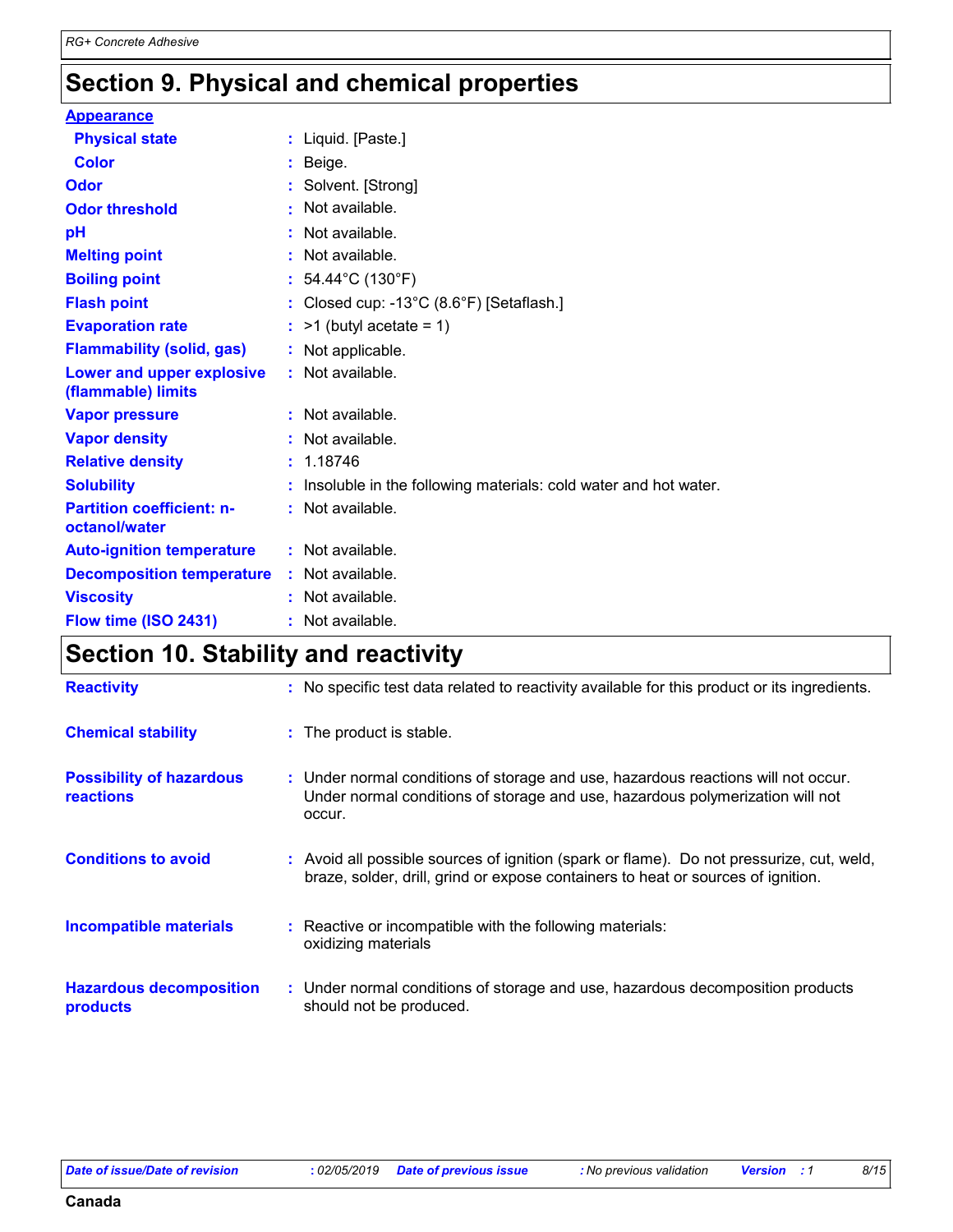### **Section 11. Toxicological information**

#### **Information on toxicological effects**

#### **Acute toxicity**

| <b>Product/ingredient name</b> | <b>Result</b>                | <b>Species</b> | <b>Dose</b>             | <b>Exposure</b> |
|--------------------------------|------------------------------|----------------|-------------------------|-----------------|
| methyl acetate                 | <b>LC50 Inhalation Vapor</b> | Rat            | 48.48 mg/l              | 4 hours         |
|                                | LD50 Dermal                  | Rabbit         | $>5$ g/kg               |                 |
|                                | LD50 Oral                    | Rat            | $>5$ g/kg               |                 |
| n-hexane                       | LC50 Inhalation Vapor        | Rat            | 169.2 mg/l              | 4 hours         |
|                                | <b>LC50 Inhalation Vapor</b> | Rat            | 48000 ppm               | 4 hours         |
|                                | LD50 Oral                    | Rat            | 15840 mg/kg             |                 |
| vinyl acetate                  | LC50 Inhalation Vapor        | Rat            | 11400 mg/m <sup>3</sup> | 4 hours         |
|                                | <b>LC50 Inhalation Vapor</b> | Rat            | 3680 ppm                | 4 hours         |
|                                | LD50 Dermal                  | Rabbit         | 2335 mg/kg              |                 |
|                                | LD50 Oral                    | Rat            | 2900 mg/kg              |                 |

**Conclusion/Summary :** Not available.

#### **Irritation/Corrosion**

| <b>Product/ingredient name</b> | <b>Result</b>            | <b>Species</b> | <b>Score</b> | <b>Exposure</b> | <b>Observation</b> |
|--------------------------------|--------------------------|----------------|--------------|-----------------|--------------------|
| methyl acetate                 | Eyes - Moderate irritant | Rabbit         |              | 24 hours 100    |                    |
|                                |                          |                |              | milligrams      |                    |
|                                | Skin - Mild irritant     | Rabbit         |              | 24 hours 500    |                    |
|                                |                          |                |              | milligrams      |                    |
|                                | Skin - Moderate irritant | Rabbit         |              | 24 hours 20     |                    |
|                                |                          |                |              | milligrams      |                    |
| n-hexane                       | Eyes - Mild irritant     | Rabbit         |              | 10 milligrams   |                    |

#### **Conclusion/Summary**

| Skin | : Causes skin irritation. Prolonged or repeated contact can defat the skin and lead to |
|------|----------------------------------------------------------------------------------------|
|      | irritation, cracking and/or dermatitis.                                                |

- **Eyes :** Causes eye irritation.
- **Respiratory :** May cause respiratory irritation.

| <b>Sensitization</b>                                    |                      |
|---------------------------------------------------------|----------------------|
| <b>Conclusion/Summary</b>                               |                      |
| Skin                                                    | Not available.<br>ŧ. |
| <b>Respiratory</b>                                      | : Not available.     |
| <b>Mutagenicity</b>                                     |                      |
| <b>Conclusion/Summary</b>                               | : Not available.     |
| <b>Carcinogenicity</b>                                  |                      |
| <b>Conclusion/Summary</b>                               | : Not available.     |
| <b>Reproductive toxicity</b>                            |                      |
| <b>Conclusion/Summary</b>                               | $:$ Not available.   |
| <b>Teratogenicity</b>                                   |                      |
| <b>Conclusion/Summary</b>                               | : Not available.     |
| <u>Specific target organ toxicity (single exposure)</u> |                      |
|                                                         |                      |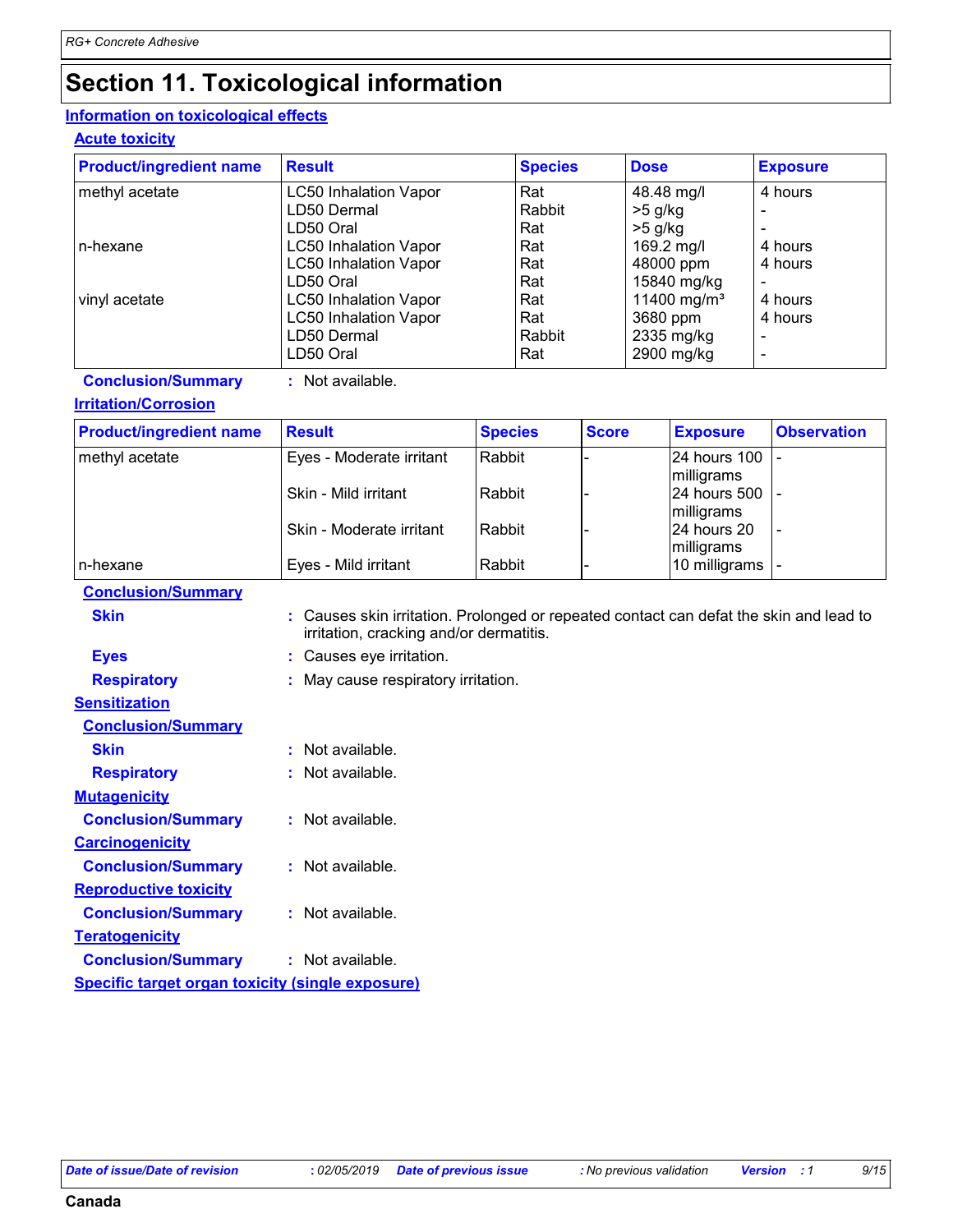## **Section 11. Toxicological information**

| <b>Name</b>    | <b>Category</b>          | <b>Route of</b><br>exposure        | <b>Target organs</b>                                |
|----------------|--------------------------|------------------------------------|-----------------------------------------------------|
| Low Voc premix | Category 3<br>Category 3 | Not applicable.<br>Not applicable. | Narcotic effects<br>Respiratory tract<br>irritation |
| methyl acetate | Category 3<br>Category 3 | Not applicable.<br>Not applicable. | Narcotic effects<br>Respiratory tract<br>irritation |
| n-hexane       | Category 3<br>Category 3 | Not applicable.<br>Not applicable. | Narcotic effects<br>Respiratory tract<br>irritation |
| vinyl acetate  | Category 3               | Not applicable.                    | Respiratory tract<br>irritation                     |

#### **Specific target organ toxicity (repeated exposure)**

| <b>Name</b> | <b>Category</b> | <b>Route of</b><br><b>exposure</b> | <b>Target organs</b> |
|-------------|-----------------|------------------------------------|----------------------|
| In-hexane   | Category 2      | <b>Inhalation</b>                  | nervous system       |

#### **Aspiration hazard**

| <b>Name</b> | Result                         |
|-------------|--------------------------------|
| In-hexane   | ASPIRATION HAZARD - Category 1 |

| Information on the likely<br>routes of exposure | : Routes of entry anticipated: Oral, Dermal, Inhalation.                                                                                                                                                                                                                |
|-------------------------------------------------|-------------------------------------------------------------------------------------------------------------------------------------------------------------------------------------------------------------------------------------------------------------------------|
| <b>Potential acute health effects</b>           |                                                                                                                                                                                                                                                                         |
| <b>Eye contact</b>                              | : Causes serious eye irritation.                                                                                                                                                                                                                                        |
| <b>Inhalation</b>                               | : Can cause central nervous system (CNS) depression. May cause drowsiness or<br>dizziness. May cause respiratory irritation.                                                                                                                                            |
| <b>Skin contact</b>                             | : Causes skin irritation.                                                                                                                                                                                                                                               |
| <b>Ingestion</b>                                | : Can cause central nervous system (CNS) depression.                                                                                                                                                                                                                    |
|                                                 | Symptoms related to the physical, chemical and toxicological characteristics                                                                                                                                                                                            |
| <b>Eye contact</b>                              | : Adverse symptoms may include the following:<br>pain or irritation<br>watering<br>redness                                                                                                                                                                              |
| <b>Inhalation</b>                               | : Adverse symptoms may include the following:<br>respiratory tract irritation<br>coughing<br>nausea or vomiting<br>headache<br>drowsiness/fatigue<br>dizziness/vertigo<br>unconsciousness<br>reduced fetal weight<br>increase in fetal deaths<br>skeletal malformations |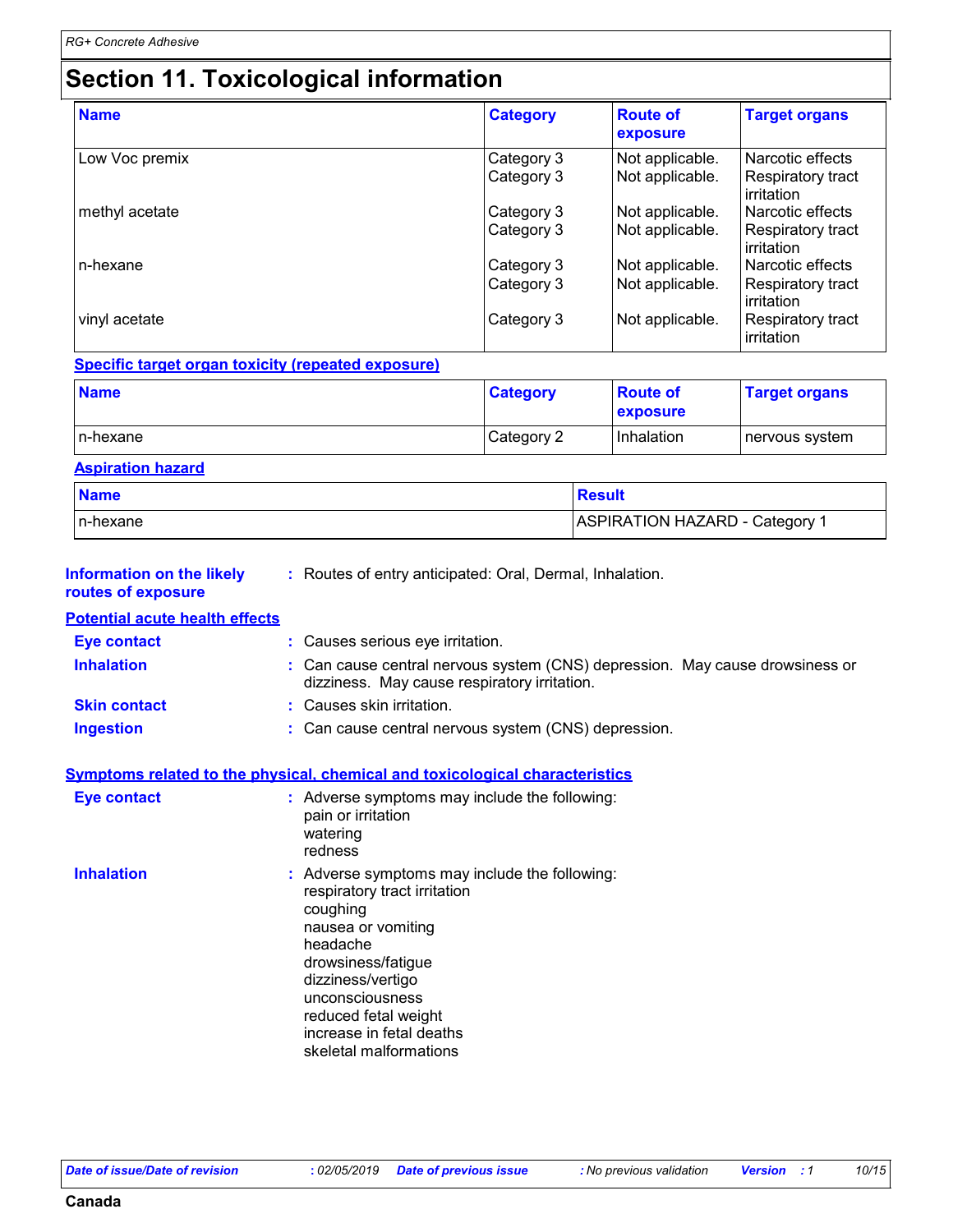### **Section 11. Toxicological information**

| <b>Skin contact</b> | : Adverse symptoms may include the following:<br>irritation<br>redness<br>reduced fetal weight<br>increase in fetal deaths<br>skeletal malformations |
|---------------------|------------------------------------------------------------------------------------------------------------------------------------------------------|
| <b>Ingestion</b>    | : Adverse symptoms may include the following:<br>reduced fetal weight<br>increase in fetal deaths<br>skeletal malformations                          |

#### **Delayed and immediate effects and also chronic effects from short and long term exposure**

| <b>Short term exposure</b>                   |                                                                                           |
|----------------------------------------------|-------------------------------------------------------------------------------------------|
| <b>Potential immediate</b><br><b>effects</b> | $:$ Not available.                                                                        |
| <b>Potential delayed effects</b>             | : Not available.                                                                          |
| <b>Long term exposure</b>                    |                                                                                           |
| <b>Potential immediate</b><br><b>effects</b> | $:$ Not available.                                                                        |
| <b>Potential delayed effects</b>             | : Not available.                                                                          |
| <b>Potential chronic health effects</b>      |                                                                                           |
| <b>Conclusion/Summary</b>                    | : Not available.                                                                          |
| <b>General</b>                               | : No known significant effects or critical hazards.                                       |
| <b>Carcinogenicity</b>                       | Suspected of causing cancer. Risk of cancer depends on duration and level of<br>exposure. |
| <b>Mutagenicity</b>                          | : No known significant effects or critical hazards.                                       |
| <b>Teratogenicity</b>                        | : Suspected of damaging the unborn child.                                                 |
| <b>Developmental effects</b>                 | : No known significant effects or critical hazards.                                       |
| <b>Fertility effects</b>                     | : Suspected of damaging fertility.                                                        |

#### **Numerical measures of toxicity**

#### **Acute toxicity estimates**

| <b>Product/ingredient name</b> | <b>Oral</b> (mg/<br>kg) | <b>Dermal</b><br>(mg/kg) | <b>Inhalation</b><br>(gases)<br>(ppm) | <b>Inhalation</b><br>(vapors)<br>$\mathsf{mgl}()$ | <b>Inhalation</b><br><b>(dusts)</b><br>and mists)<br>(mg/l) |
|--------------------------------|-------------------------|--------------------------|---------------------------------------|---------------------------------------------------|-------------------------------------------------------------|
| methyl acetate                 | N/A                     | N/A                      | N/A                                   | 48.48                                             | N/A                                                         |
| n-hexane                       | 15840                   | N/A                      | 48000                                 | 169.2                                             | N/A                                                         |
| vinyl acetate                  | 2900                    | 2335                     | N/A                                   | 11.4                                              | N/A                                                         |

### **Section 12. Ecological information**

#### **Toxicity**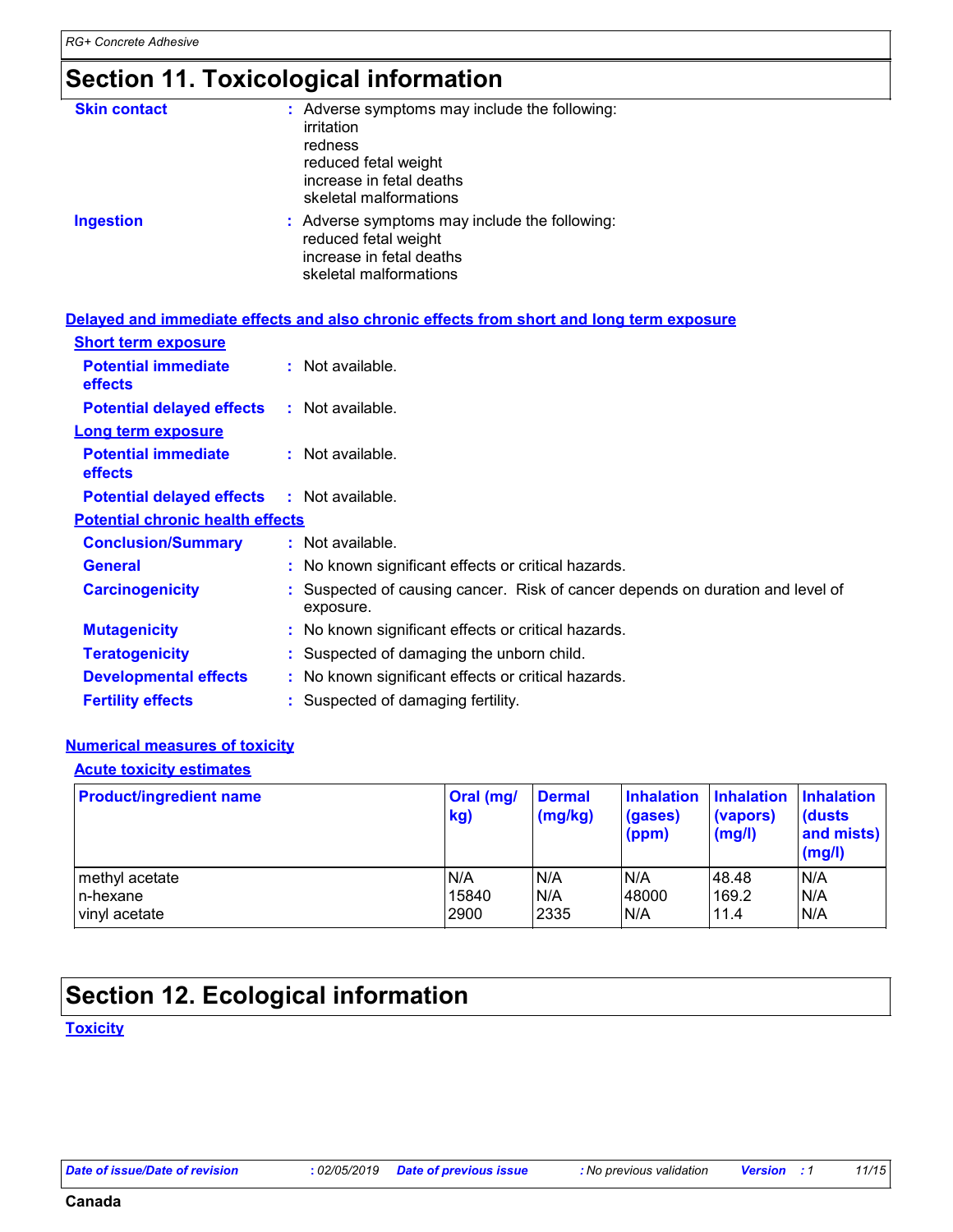### **Section 12. Ecological information**

| <b>Product/ingredient name</b> | <b>Result</b>                          | <b>Species</b>                | <b>Exposure</b> |
|--------------------------------|----------------------------------------|-------------------------------|-----------------|
| methyl acetate                 | Acute EC50 >120 mg/l Fresh water       | Algae                         | 72 hours        |
|                                | Acute EC50 1026.7 mg/l Fresh water     | Daphnia                       | 48 hours        |
|                                | Acute LC50 320000 µg/l Fresh water     | Fish - Pimephales promelas    | 96 hours        |
|                                | Acute NOEC 120 mg/l Fresh water        | Algae                         | 72 hours        |
| In-hexane                      | Acute LC50 2500 µg/l Fresh water       | Fish - Pimephales promelas    | 96 hours        |
| vinyl acetate                  | Acute EC50 12.7 mg/l Fresh water       | Algae                         | 72 hours        |
|                                | Acute LC50 10000 to 100000 µg/l        | Crustaceans - Crangon crangon | 48 hours        |
|                                | Marine water                           | - Larvae                      |                 |
|                                | Acute LC50 14000 µg/l Fresh water      | Fish - Pimephales promelas    | 96 hours        |
| vinyl neodecanoate             | Acute EC50 2.8 to 4.4 mg/l Fresh water | Algae                         | 72 hours        |
|                                | Acute EC50 1.8 mg/l Fresh water        | Daphnia                       | 48 hours        |
|                                | Acute LC50 0.84 mg/l Fresh water       | Fish                          | 96 hours        |
|                                | Acute NOEC 1.5 mg/l Fresh water        | Daphnia                       | 48 hours        |

**Conclusion/Summary :** Not available.

#### **Persistence and degradability**

| <b>Product/ingredient name</b> | <b>Test</b>                                                       | <b>Result</b>            | <b>Dose</b> | <b>Inoculum</b>          |
|--------------------------------|-------------------------------------------------------------------|--------------------------|-------------|--------------------------|
| methyl acetate                 | OECD 301D<br>Ready<br>Biodegradability -<br>Closed Bottle<br>Test | 70 % - Readily - 28 days |             |                          |
| vinyl acetate                  | 301C Ready<br>Biodegradability -<br>Modified MITI<br>Test $(I)$   | 82 to 98 % - 14 days     |             | $\overline{\phantom{0}}$ |

**Conclusion/Summary :** Not available.

| <b>Product/ingredient name</b> | <b>Aquatic half-life</b> | <b>Photolysis</b> | <b>Biodegradability</b> |
|--------------------------------|--------------------------|-------------------|-------------------------|
| methyl acetate                 |                          |                   | <b>IReadily</b>         |
| In-hexane                      |                          |                   | Readily                 |
| vinyl acetate                  |                          |                   | Readily                 |
| vinyl neodecanoate             |                          |                   | Not readily             |

#### **Bioaccumulative potential**

| <b>Product/ingredient name</b> | $LoaPow$ | <b>BCF</b>   | <b>Potential</b> |
|--------------------------------|----------|--------------|------------------|
| methyl acetate                 | 0.18     |              | low              |
| In-hexane                      |          | 501.187      | high             |
| vinyl acetate                  | 0.73     | 3.16         | low              |
| vinyl neodecanoate             | 4.9      | 1100 to 1390 | high             |

| <b>Mobility in soil</b>                                 |                                                     |
|---------------------------------------------------------|-----------------------------------------------------|
| <b>Soil/water partition</b><br><b>coefficient (Koc)</b> | : Not available.                                    |
| <b>Other adverse effects</b>                            | : No known significant effects or critical hazards. |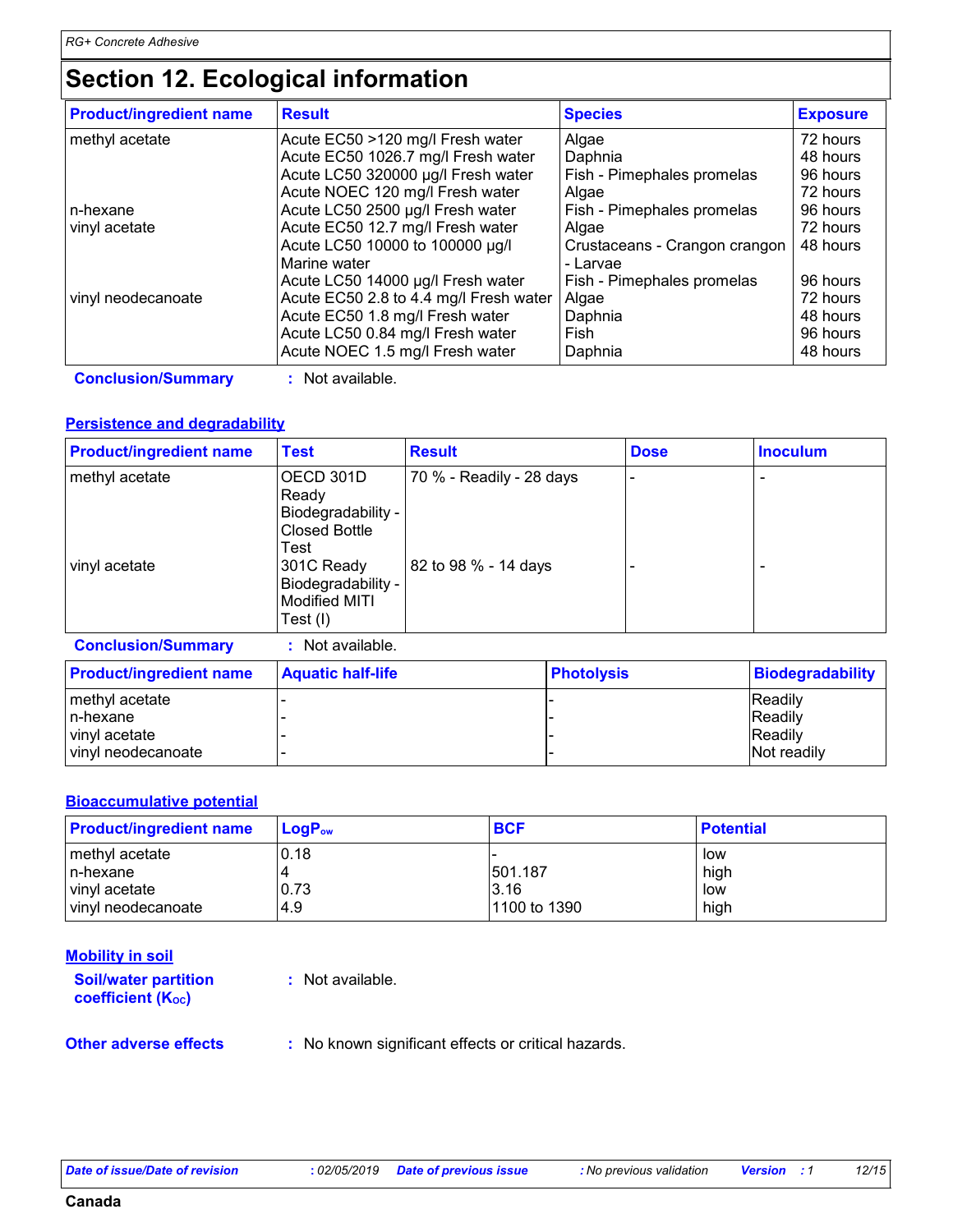### **Section 13. Disposal considerations**

#### The generation of waste should be avoided or minimized wherever possible. Disposal of this product, solutions and any by-products should at all times comply with the requirements of environmental protection and waste disposal legislation and any regional local authority requirements. Dispose of surplus and nonrecyclable products via a licensed waste disposal contractor. Waste should not be disposed of untreated to the sewer unless fully compliant with the requirements of all authorities with jurisdiction. Waste packaging should be recycled. Incineration or landfill should only be considered when recycling is not feasible. This material and its container must be disposed of in a safe way. Care should be taken when handling emptied containers that have not been cleaned or rinsed out. Empty containers or liners may retain some product residues. Vapor from product residues may create a highly flammable or explosive atmosphere inside the container. Do not cut, weld or grind used containers unless they have been cleaned thoroughly internally. Avoid dispersal of spilled material and runoff and contact with soil, waterways, drains and sewers. **Disposal methods :**

### **Section 14. Transport information**

|                                                                                                                                                                                                         | <b>TDG</b><br><b>Classification</b> | <b>DOT</b><br><b>Classification</b>                                                                                                                                                                                         | <b>ADR/RID</b>                                                                                                                               | <b>IMDG</b>      | <b>IATA</b>   |
|---------------------------------------------------------------------------------------------------------------------------------------------------------------------------------------------------------|-------------------------------------|-----------------------------------------------------------------------------------------------------------------------------------------------------------------------------------------------------------------------------|----------------------------------------------------------------------------------------------------------------------------------------------|------------------|---------------|
| <b>UN number</b>                                                                                                                                                                                        | <b>UN1133</b>                       | <b>UN1133</b>                                                                                                                                                                                                               | <b>UN1133</b>                                                                                                                                | <b>UN1133</b>    | <b>UN1133</b> |
| <b>UN proper</b><br>shipping name                                                                                                                                                                       | <b>ADHESIVES</b>                    | Adhesives                                                                                                                                                                                                                   | <b>ADHESIVES</b>                                                                                                                             | <b>ADHESIVES</b> | Adhesives     |
| <b>Transport</b><br>hazard class(es)                                                                                                                                                                    | 3                                   | 3                                                                                                                                                                                                                           | 3                                                                                                                                            | 3                | 3             |
| <b>Packing group</b>                                                                                                                                                                                    | III                                 | III                                                                                                                                                                                                                         | III                                                                                                                                          | III              | III           |
| <b>Environmental</b><br>hazards                                                                                                                                                                         | No.                                 | No.                                                                                                                                                                                                                         | No.                                                                                                                                          | No.              | No.           |
| <b>Additional information</b><br><b>TDG Classification</b>                                                                                                                                              |                                     | Goods Regulations: 2.18-2.19 (Class 3).<br>Passenger Carrying Road or Rail Index 60                                                                                                                                         | : Product classified as per the following sections of the Transportation of Dangerous<br><b>Explosive Limit and Limited Quantity Index 5</b> |                  |               |
| <b>DOT Classification</b>                                                                                                                                                                               |                                     | : Limited quantity Yes.<br>Packaging instruction Exceptions: 150. Non-bulk: 173. Bulk: 242.<br><b>Quantity limitation</b> Passenger aircraft/rail: 60 L. Cargo aircraft: 220 L.<br>Special provisions B1, B52, IB3, T2, TP1 |                                                                                                                                              |                  |               |
| <b>ADR/RID</b><br>: Limited quantity 5 L<br>Viscous liquid exception This class 3 viscous liquid is not subject to regulation in<br>packagings up to 450 L according to 2.2.3.1.5.1.<br>Tunnel code (E) |                                     |                                                                                                                                                                                                                             |                                                                                                                                              |                  |               |

| <b>IMDG</b> | <b>Emergency schedules F-E, S-D</b>                                                                                               |
|-------------|-----------------------------------------------------------------------------------------------------------------------------------|
|             | <b>Special provisions 223, 955</b><br><b>Viscous liquid exception</b> This class 3 viscous liquid is not subject to regulation in |
|             | packagings up to 30 L according to 2.3.2.5.                                                                                       |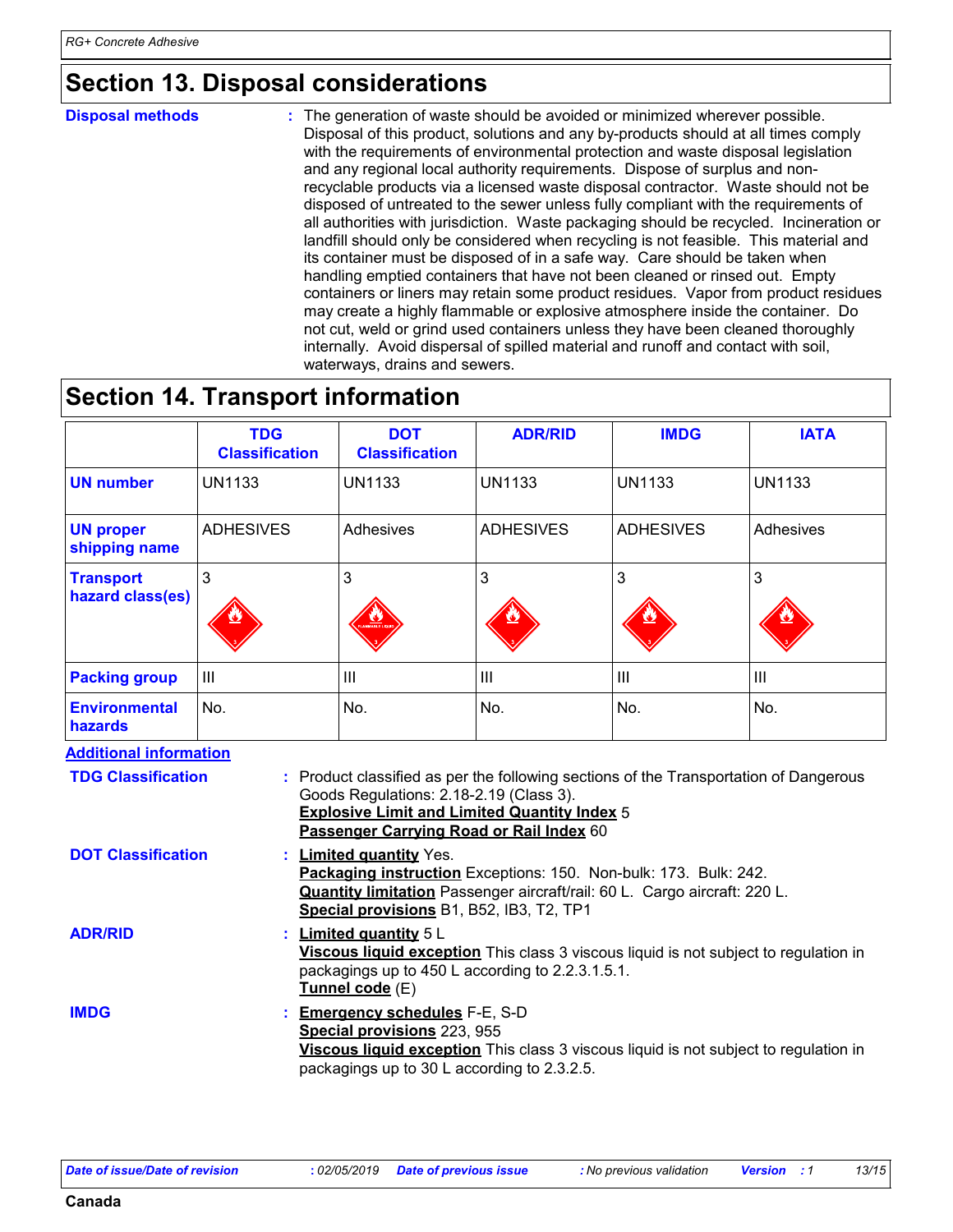### **Section 14. Transport information**

| <b>IATA</b>                                                                            | : <b>Quantity limitation</b> Passenger and Cargo Aircraft: 60 L. Packaging instructions:<br>355. Cargo Aircraft Only: 220 L. Packaging instructions: 366. Limited Quantities -<br>Passenger Aircraft: 10 L. Packaging instructions: Y344.<br><b>Special provisions A3</b> |
|----------------------------------------------------------------------------------------|---------------------------------------------------------------------------------------------------------------------------------------------------------------------------------------------------------------------------------------------------------------------------|
|                                                                                        | Special precautions for user : Transport within user's premises: always transport in closed containers that are<br>upright and secure. Ensure that persons transporting the product know what to do in<br>the event of an accident or spillage.                           |
| <b>Transport in bulk according</b><br>to Annex II of MARPOL and<br>the <b>IBC</b> Code | : Not available.                                                                                                                                                                                                                                                          |
| Section 15. Regulatory information                                                     |                                                                                                                                                                                                                                                                           |
| <b>Canadian lists</b>                                                                  |                                                                                                                                                                                                                                                                           |
| <b>Canadian NPRI</b>                                                                   | : The following components are listed: n-hexane                                                                                                                                                                                                                           |
| <b>CEPA Toxic substances</b>                                                           | : None of the components are listed.                                                                                                                                                                                                                                      |
| <b>Canada inventory</b>                                                                | : Not determined.                                                                                                                                                                                                                                                         |
| <b>International regulations</b>                                                       |                                                                                                                                                                                                                                                                           |
|                                                                                        | <b>Chemical Weapon Convention List Schedules I, II &amp; III Chemicals</b>                                                                                                                                                                                                |
| Not listed.                                                                            |                                                                                                                                                                                                                                                                           |

**Montreal Protocol**

Not listed.

**Stockholm Convention on Persistent Organic Pollutants** Not listed.

**Rotterdam Convention on Prior Informed Consent (PIC)**

Not listed.

**UNECE Aarhus Protocol on POPs and Heavy Metals**

Not listed.

### **Section 16. Other information**

| <b>History</b> |  |
|----------------|--|
|                |  |

| _________                         |                                                                                                                                                                                                                                                                                                                                                                                                                                                                                                                                                                                                                |
|-----------------------------------|----------------------------------------------------------------------------------------------------------------------------------------------------------------------------------------------------------------------------------------------------------------------------------------------------------------------------------------------------------------------------------------------------------------------------------------------------------------------------------------------------------------------------------------------------------------------------------------------------------------|
| Date of issue/Date of<br>revision | : 02/05/2019                                                                                                                                                                                                                                                                                                                                                                                                                                                                                                                                                                                                   |
| Date of previous issue            | : No previous validation                                                                                                                                                                                                                                                                                                                                                                                                                                                                                                                                                                                       |
| <b>Version</b>                    | : 1                                                                                                                                                                                                                                                                                                                                                                                                                                                                                                                                                                                                            |
| <b>Prepared by</b>                | : Sphera Solutions                                                                                                                                                                                                                                                                                                                                                                                                                                                                                                                                                                                             |
| <b>Key to abbreviations</b>       | $:$ ATE = Acute Toxicity Estimate<br><b>BCF</b> = Bioconcentration Factor<br>GHS = Globally Harmonized System of Classification and Labelling of Chemicals<br>HPR = Hazardous Products Regulations<br>IATA = International Air Transport Association<br><b>IBC</b> = Intermediate Bulk Container<br><b>IMDG = International Maritime Dangerous Goods</b><br>LogPow = logarithm of the octanol/water partition coefficient<br>MARPOL = International Convention for the Prevention of Pollution From Ships,<br>1973 as modified by the Protocol of 1978. ("Marpol" = marine pollution)<br>$N/A = Not available$ |